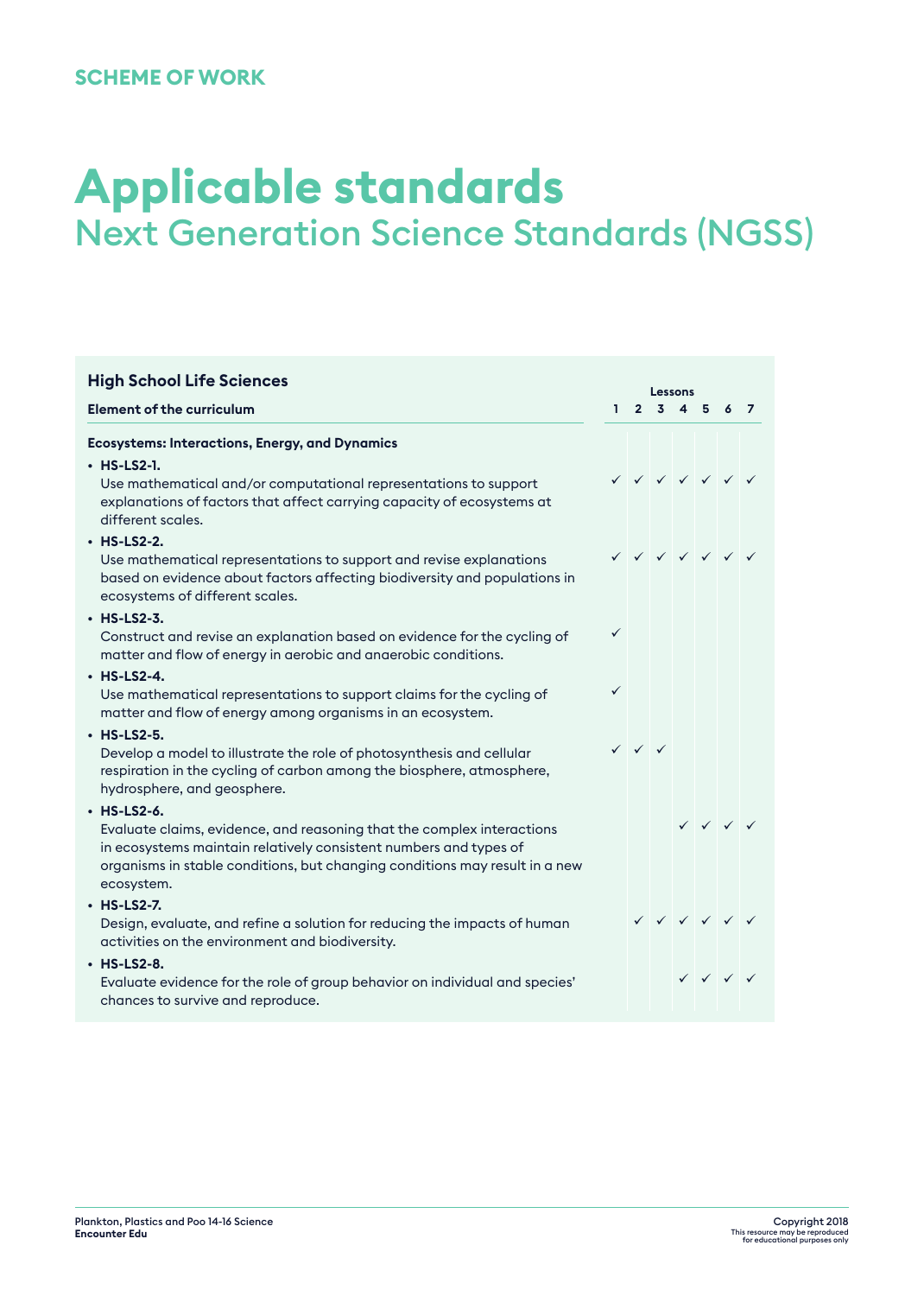### **Lesson 1: Why should we care about zooplankton?**

In this lesson, students learn the importance of zooplankton as primary consumers in the community and as part of the marine biological pump in the global carbon cycle. These zooplankton account for a staggering percentage of the Earth's biomass, and yet because they are microscopic and in the ocean, we hardly give them much thought.

### **Overview <b>Resources Learning outcomes Resources Resources**

- Say what zooplankton are (Foundation)
- Define and use a variety of ecological terms correctly to describe zooplankton (Developing)
- Draw food chains and pyramids of numbers with zooplankton (Developing)
- Explain the importance of zooplankton in a community (Competent)
- Explain the importance of zooplankton in the marine carbon cycle (Expert)

- **Slideshow 1:** Why should we care about zooplankton? **Student Sheet 1a:**
	- The importance of zooplankton
- **Answer Sheet 1a:** Mark Scheme for Student Sheet 1a
- **Video Lesson 1:**  $\Box$ Teacher Guidance

**Video Lesson 1:** Student Sheet Video

**Video Lesson 1:** Student Sheet Video reflection

**Video:** Investigating the impact of microplastics

- **Subject Update:** Learn more: Copepods
	- **Subject Update:** Learn more: Marine carbon cycle

### **Lesson 2 How can humans affect the marine environment?**

The ocean is worth \$49.7 trillion to the global economy and its beauty is priceless. People, every day, all over the world, use the ocean for a whole variety of purposes: but what impact does this human activity have on the ocean, the organisms that live there and on us?

### **Overview Learning outcomes Resources**

- Give examples of human impacts (Foundation)
- Use the words 'overfishing' 'dose' and 'persistent' correctly (Developing)
- Describe what happens in a trophic cascade and apply this knowledge (Developing)
- Describe the process of bioaccumulation (Competent)
- Explain why it is difficult to predict the impact of population change (Expert)

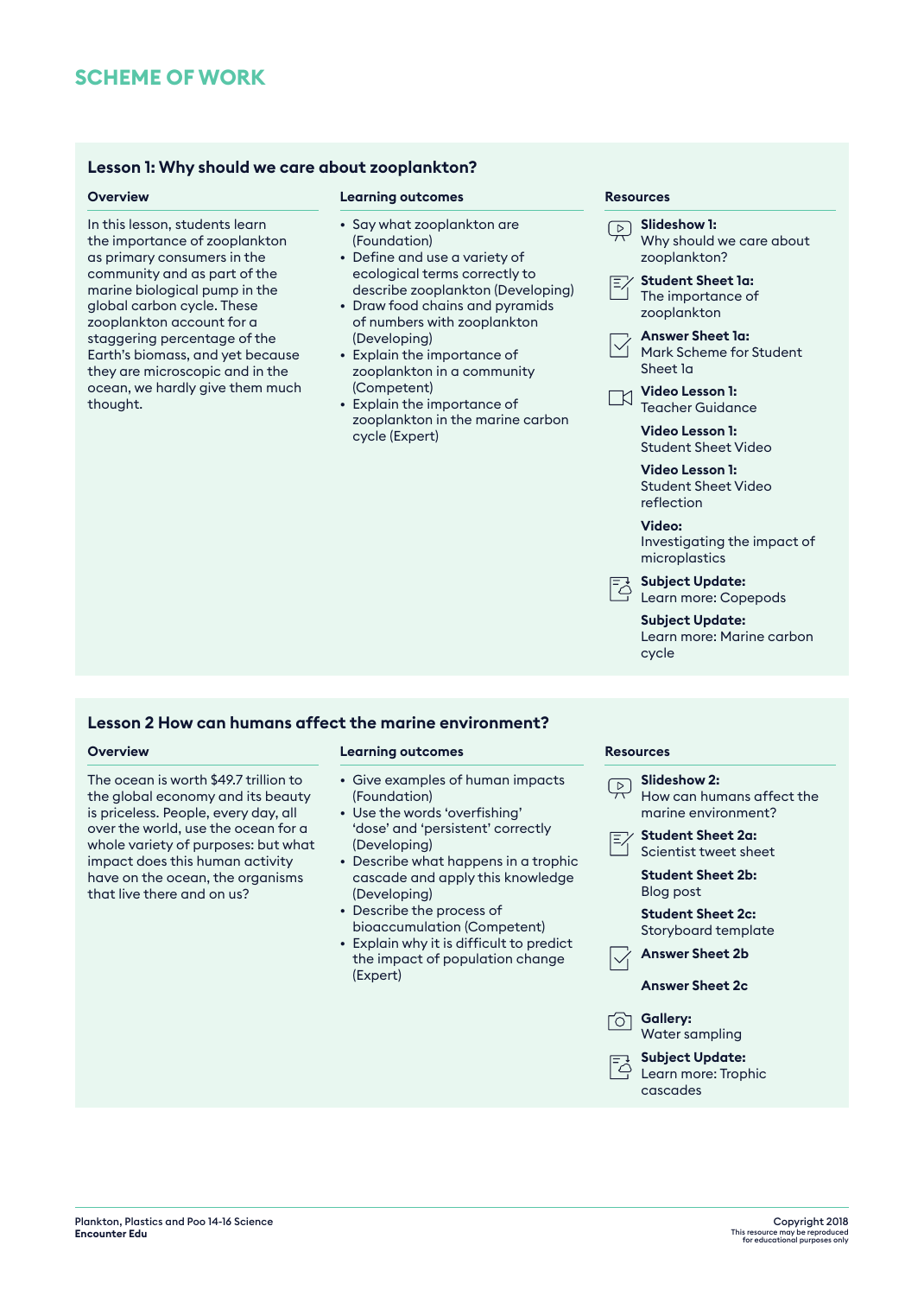### **Lesson 3: What are microplastics and where do they come from?**

In this lesson, students develop their understanding of how human actions can have a negative impact on the marine environment. The context of this lesson is investigating the amount of microplastics that students use every day in personal hygiene products.

### **Overview <b>Resources Learning outcomes Resources Resources**

- Define microplastics (Foundation)
- Give sources of microplastics (Foundation)
- Define and use the term 'microplastic' correctly (Developing)
- Describe how to use sampling techniques (Competent)
- Apply sampling techniques (Competent)
- Switch between multiples of units (Expert)
- Use standard form (Expert)

- **Slideshow 3:** What are microplastics and where do they come from?
- **Activity Overview 3:**   $\mathbb{X}$ How much microplastic
- **Student Sheet 3a:** E% How much microplastic

**Student Sheet 3b:** Microplastics summary worksheet

- **Student Sheet 3c:** Hunting microplastic home learning
- **Subject Update:** Learn more: Marine plastics

**Subject Update:** Learn more: Marine plastics facts and figures

### **Lesson 4: Do zooplankton and microplastics occur together?**

In this lesson students learn how to apply sampling techniques, using real field data collected by Dr Lewis's team. The context of this lesson is the voyage the team took to the Gulf of Maine to investigate if zooplankton and microplastics co-occur.

### **Overview Learning outcomes Resources**

- Describe how to collect data at sea (Foundation)
- Define and use the key words correctly (Developing)
- Apply sampling techniques (Competent)
- Use standard form (Expert)
- Evaluate sampling techniques (Expert)

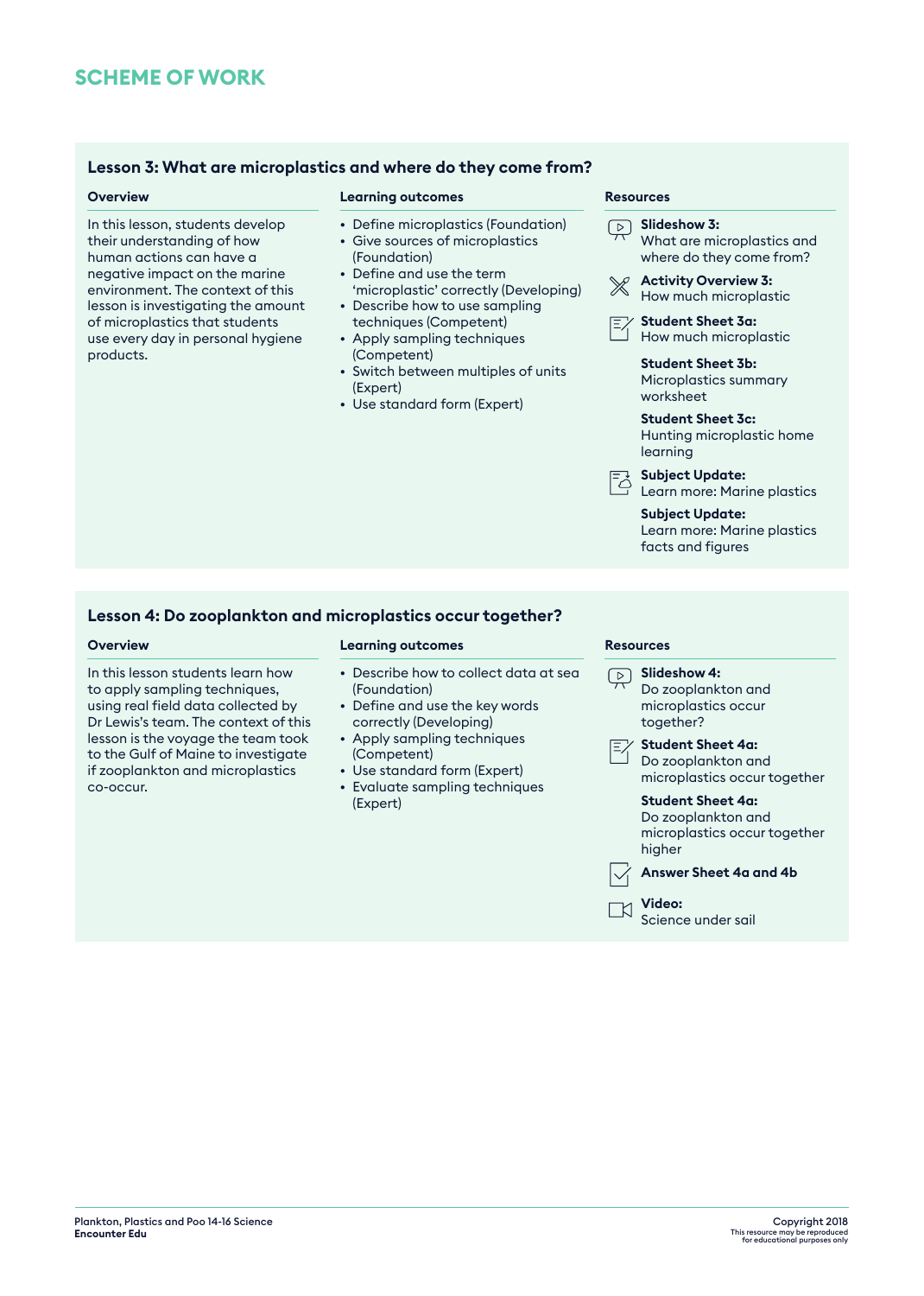### **Lesson 5: Do zooplankton eat microplastics? (Experiment set-up)**

This lesson develops students' skills in data handling and presentation. Having learnt about microplastics and zooplankton separately, the next two lessons see students test the hypothesis that zooplankton eat microplastics. In this first lesson, students set up a classroom practical to collect primary data. They then process the secondary data collected by Dr Ceri Lewis and her team.

### **Overview Learning outcomes Resources**

- Calculate differences and plot points on a graph accurately (Foundation)
- Calculate averages, choose appropriate graphs to draw, and draw your own scales on axes (Developing)
- Handle anomalies, draw lines of best fit, and range bars (Competent)
- Find linear equations (Expert)
- Calculate standard deviation (Advanced)

**Slideshow 5:** Do zooplankton eat microplastics? Part 1 **Activity Overview 5:**  $\mathbb{X}$ Do zooplankton eat microplastics **Student Sheet 5a:** Do zooplankton eat microplastics practical **Student Sheet 5b:** Do zooplankton eat microplastics data analysis **Answer Sheet 5b Video:** 

Science in the lab

### **Lesson 6: Do zooplankton eat microplastics? (Conclusion)**

In this lesson, students return to their experiments from Lesson 5, and observe the gut contents of the brine shrimp, applying model conclusions to what they can see. Students develop their ability to write scientific conclusions using the secondary data from the research team. The lesson ends with students considering the implications of microplastics being consumed by zooplankton on a wide scale.

### **Overview <b>Resources Learning outcomes Resources Resources**

- Say what results show (Foundation)
- Describe patterns in results (Developing)
- Describe how results support hypotheses (Developing)
- Explain your conclusion with science (Competent)
- Explain conclusions' wider impacts (Competent)
- Support conclusions with numerical values (Expert)
- Describe the limitations of conclusions (Expert)

 $\Box$ 

**Slideshow 6:** Do zooplankton eat microplastics? Part 2 **Activity Overview 5:** Do zooplankton eat microplastics **Student Sheet 5a:** Do zooplankton eat microplastics practical **Student Sheet 6a:** Model conclusions **Student Sheet 6b:** Do zooplankton eat microplastics conclusions **Answer Sheet 6b Video:**  Investigating the impact of microplastics